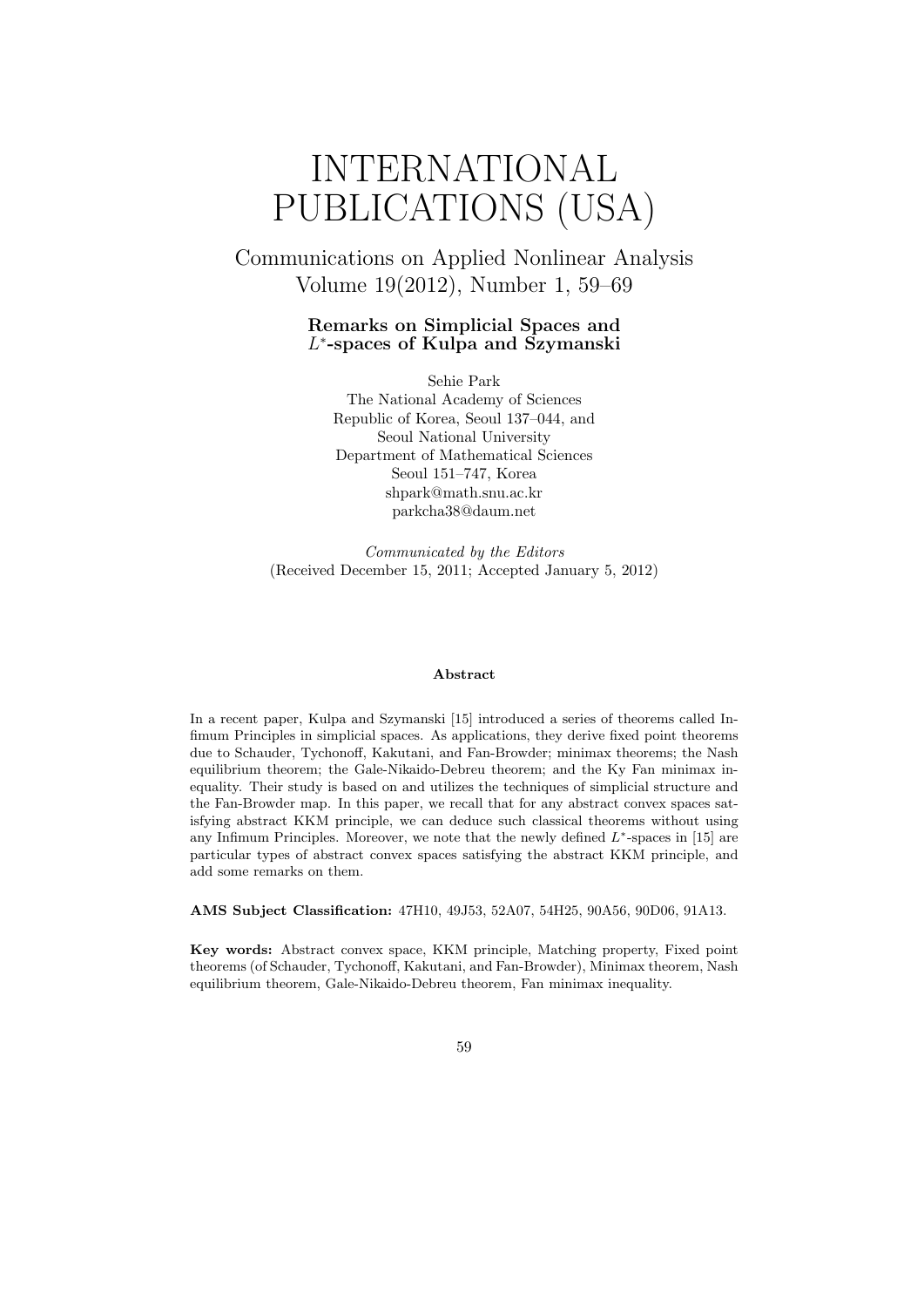### **1 Introduction**

The partial KKM principle for an abstract convex space is an abstract form of the classical KKM theorem. A KKM space is an abstract convex space satisfying the partial KKM principle and its "open" version. In our recent works [24-26], we studied elements or foundations of the KKM theory on abstract convex spaces and noticed there that many important results therein are closely related to KKM spaces or spaces satisfying the partial KKM principle. Moreover, a number of such results are equivalent to each other and can be applied to various problems in many fields.

In a recent paper, Kulpa and Szymanski [15] introduced a series of theorems called *Infimum Principles* and applied them to some classical results. Note that most of results in [15] originate from the *Theorem of Indexed Families* (Theorem 3) and that this is an easy consequence of a Fan type matching theorem ([17], Theorem 1). Their study is based on and utilizes the techniques of simplicial structures and CO families (equivalently, multimaps with nonempty convex values and open fibers). Here a simplicial space is a topological space having a certain collection of singular simplexes. As applications, they derived fixed point theorems due to Schauder, Tychonoff, Kakutani, and Fan-Browder; minimax theorem; the Nash equilibrium theorem; the Gale-Nikaido-Debreu theorem; and the Fan minimax inequality. Finally, the authors of [15] suggested a way of extending their results to a wider class of topological spaces called *L ∗* -*spaces*.

In the present paper, we recall that for any abstract convex spaces satisfying abstract KKM principle, we can deduce such classical theorems without using any Infimum Principles. In fact, such theorems are consequences of some equivalents of the KKM theorem on a simplicial space and hence are typical particular results of the KKM theory for abstract convex spaces. Moreover, we show that simplicial spaces and  $L^*$ -spaces are of particular type of KKM spaces due to ourselves and that some of main results in [15] are consequences of corresponding ones in KKM spaces.

In Section 2, we introduce the concepts and some examples of abstract convex spaces and KKM spaces. Section 3 concerns with some equivalents of the KKM principle and, as an application, a generalization of basic theorems in [15]. In Section 4, we introduce the main contents of [15] for simplicial spaces and give some remarks on them. Finally, Section 5 deals with  $L^*$ -spaces. We note that they are of particular type of abstract convex spaces satisfying the partial KKM principle and add some remarks.

## **2 Abstract convex spaces and KKM spaces**

Multimaps are also called simply maps. Let  $\langle D \rangle$  denote the set of all nonempty finite subsets of a set *D*. Recall the following in [24-26]:

**Definition.** An *abstract convex space* (*E, D*; Γ) consists of a topological space *E*, a nonempty set *D*, and a multimap  $\Gamma : \langle D \rangle \to 2^E$  with nonempty values  $\Gamma_A := \Gamma(A)$  for  $A \in \langle D \rangle$ .

For any  $D' \subset D$ , the  $\Gamma$ -*convex hull* of  $D'$  is denoted and defined by

$$
\operatorname{co}_{\Gamma} D' := \bigcup \{ \Gamma_A \mid A \in \langle D' \rangle \} \subset E.
$$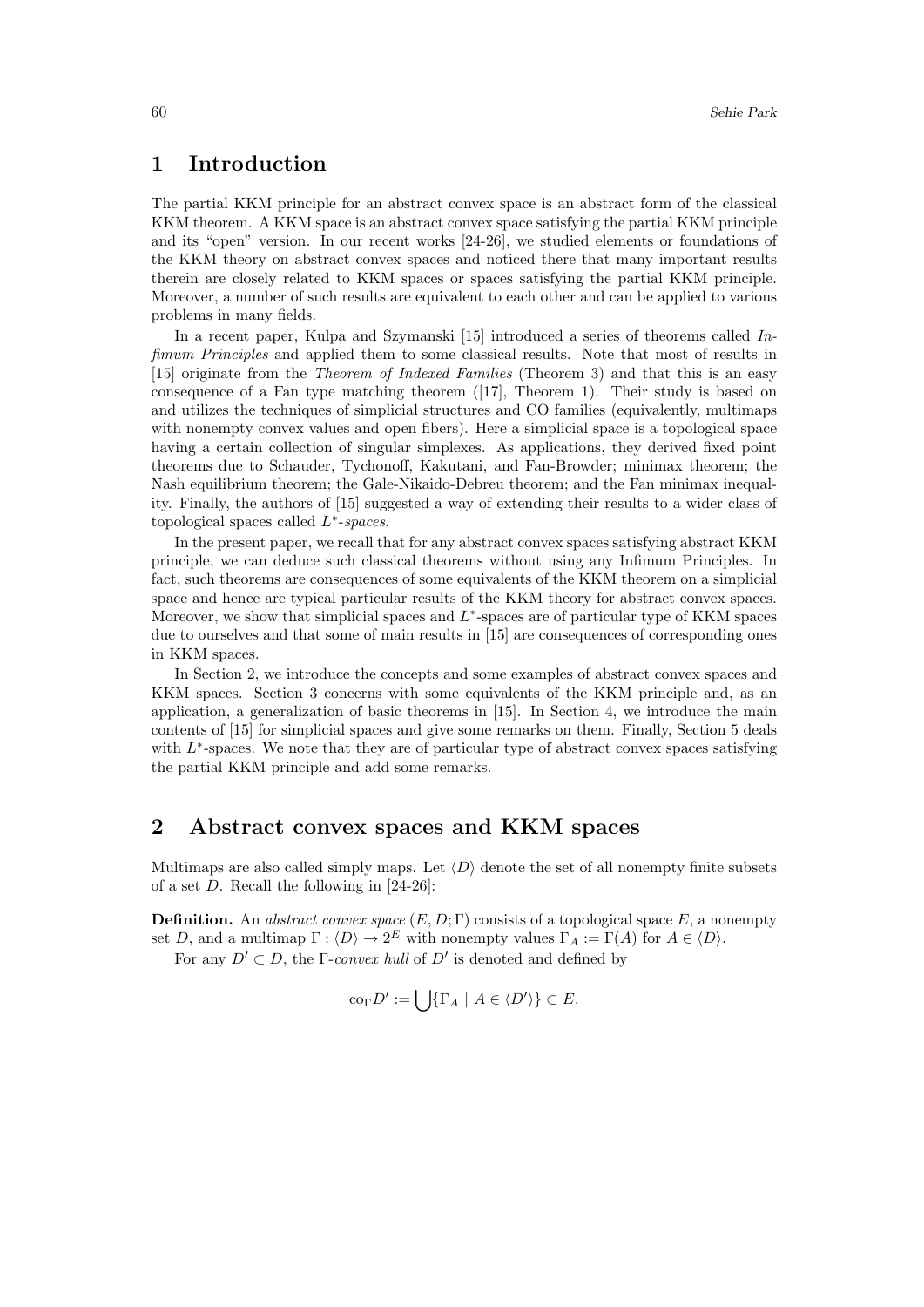A subset *X* of *E* is called a  $\Gamma$ -*convex subset* of  $(E, D; \Gamma)$  relative to  $D'$  if for any  $N \in \langle D' \rangle$ , we have  $\Gamma_N \subset X$ , that is,  $\text{co}_{\Gamma} D' \subset X$ . In case  $E = D$ , let  $(E; \Gamma) := (E, E; \Gamma)$ .

**Example.** The following are known examples of abstract convex spaces:

(1) The original KKM theorem [13] is for the triple  $(\Delta_n, V; \text{co})$ , where  $\Delta_n$  is the standard *n*-simplex, *V* the set of its vertices  $\{e_i\}_{i=0}^n$ , and co :  $\langle V \rangle \to 2^{\Delta_n}$  the convex hull operation.

(2) A triple  $(X, D; \Gamma)$ , where *X* and *D* are subsets of a t.v.s. *E* such that co  $D \subset X$  and  $\Gamma := \text{co. Fan's celebrated KKM lemma [5] is for  $(E, D; \text{co})$ , where D is a nonempty subset of$ *E*.

(3) A *convex space*  $(X, D; \Gamma)$  is a triple where X is a subset of a vector space,  $D \subset X$ such that co  $D \subset X$ , and each  $\Gamma_A$  is the convex hull of  $A \in \langle D \rangle$  equipped with the Euclidean topology. This concept generalizes the one due to Lassonde [16] for  $X = D$ . However he obtained several KKM type theorems w.r.t. (*X, D*; Γ).

(4) A triple  $(X, D; \Gamma)$  is called an *H*-*space* if X is a topological space, D a nonempty subset of *X*, and  $\Gamma = {\Gamma_A}$  a family of contractible (or, more generally, *ω*-connected) subsets of *X* indexed by  $A \in \langle D \rangle$  such that  $\Gamma_A \subset \Gamma_B$  whenever  $A \subset B \in \langle D \rangle$ . If  $D = X$ ,  $(X; \Gamma)$  is called a *c*-space by Horvath [8,9].

(5) Hyperconvex metric spaces due to Aronszajn and Panitchpakdi are particular cases of *c*-spaces; see [9].

(6) Hyperbolic spaces due to Reich and Shafrir [31] are particular cases of *c*-spaces. This class of metric spaces contains all normed vector spaces, all Hadamard manifolds, the Hilbert ball with the hyperbolic metric, and others. Note that an arbitrary product of hyperbolic spaces is also hyperbolic.

(7) Any topological semilattice  $(X, \leq)$  with path-connected interval, introduced by Horvath and Llinares [11]. See also [18].

(8) A *generalized convex space* or a *G*-*convex space* (*X, D*; Γ) due to Park is an abstract convex space such that for each  $A \in \langle D \rangle$  with the cardinality  $|A| = n + 1$ , there exists a continuous function  $\phi_A : \Delta_n \to \Gamma(A)$  such that  $J \in \langle A \rangle$  implies  $\phi_A(\Delta_J) \subset \Gamma(J)$ . Here,  $\Delta_J$  is the face of  $\Delta_n$  corresponding to  $J \in \langle A \rangle$ ; that is, if  $A = \{a_0, a_1, \ldots, a_n\}$  and  $J =$  ${a_{i_0}, a_{i_1}, \ldots, a_{i_k}} \subset A$ , then  $\Delta_J = \text{co}\{e_{i_0}, e_{i_1}, \ldots, e_{i_k}\}.$ 

For *X* = *D*, *G*-convex spaces reduce to *L*-spaces due to Ben-El-Mechaiekh et al. [1]. Recall that all examples (1)-(7) are *G*-convex spaces. For details, see references of [20-22].

(9) A  $\phi_A$ -*space*  $(X, D; {\phi_A}_{A \in (D)})$  consists of a topological space X, a nonempty set D, and a family of continuous functions  $\phi_A : \Delta_n \to X$  (that is, singular *n*-simplexes) for  $A \in \langle D \rangle$ with  $|A| = n + 1$ . Every  $\phi_A$ -space can be made into a *G*-convex space; see [27].

(10) Suppose *X* is a closed convex subset of a complete  $\mathbb{R}$ -tree *H*, and for each  $A \in \langle X \rangle$ ,  $\Gamma_A := conv_H(A)$  is the intersection of all closed convex subsets of *H* that contain *A*; see Kirk and Panyanak [12]. Then  $(H, X; \Gamma)$  is an abstract convex space.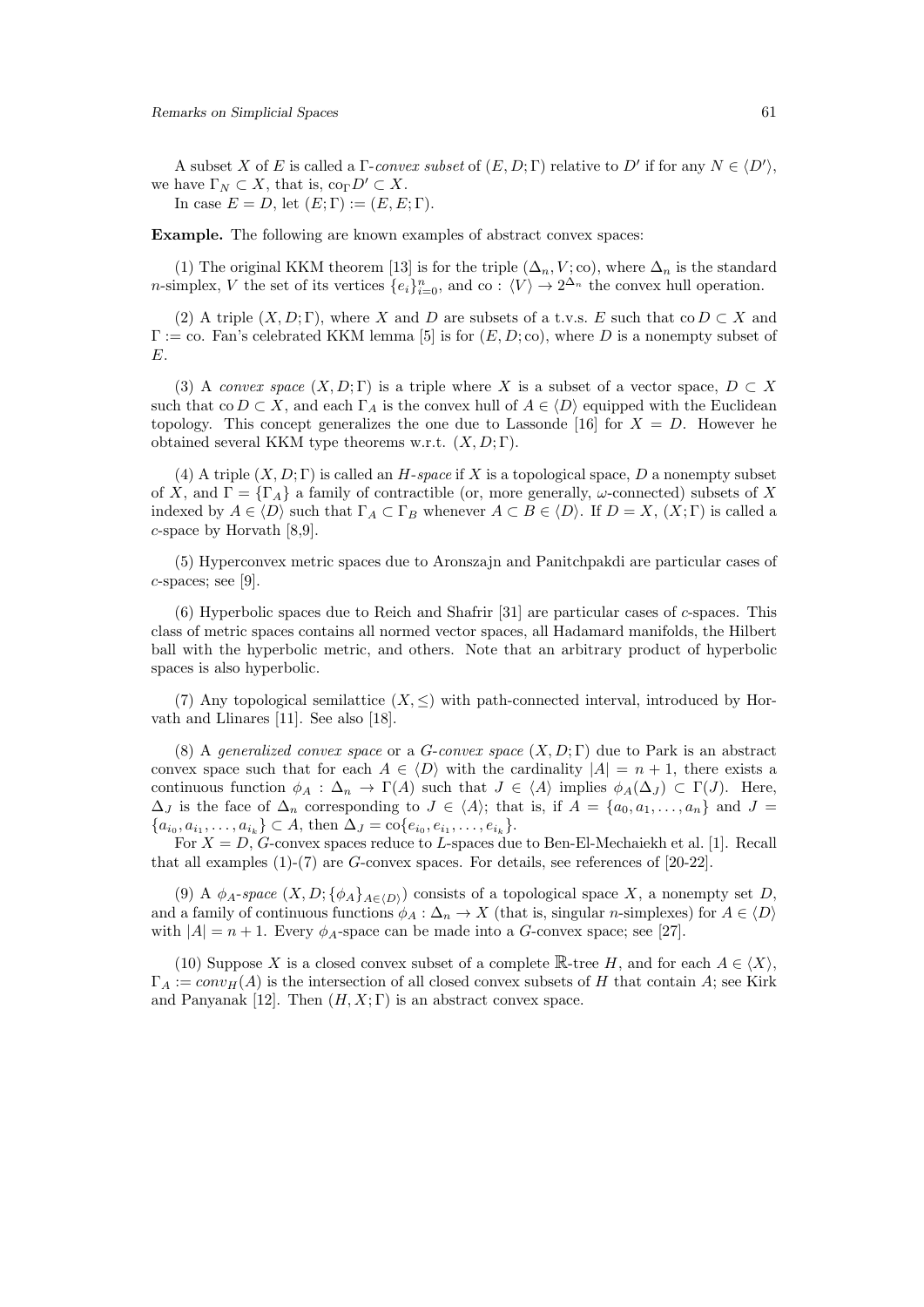(11) According to Horvath [10], a convexity on a topological space *X* is an algebraic closure operator  $A \mapsto |[A]|$  from  $\mathcal{P}(X)$  to  $\mathcal{P}(X)$  such that  $|[\{x\}]| = \{x\}$  for all  $x \in X$ , or equivalently, a family  $C$  of subsets of  $X$ , the convex sets, which contains the whole space and the empty set as well as singletons and which is closed under arbitrary intersections and updirected unions.

(12) A B-space due to Briec and Horvath [3] is an abstract convex space.

Note that each of the above has a large number of concrete examples.

**Definition.** Let  $(E, D; \Gamma)$  be an abstract convex space. If a map  $G: D \to 2^E$  satisfies

$$
\Gamma_A \subset G(A) := \bigcup_{y \in A} G(y)
$$
 for all  $A \in \langle D \rangle$ ,

then *G* is called a *KKM map*.

**Definition.** The *partial KKM principle* for an abstract convex space  $(E, D; \Gamma)$  is the statement that, for any closed-valued KKM map  $G: D \to 2^E$ , the family  $\{G(y)\}_{y \in D}$  has the finite intersection property. The *KKM principle* is the statement that the same property also holds for any open-valued KKM map.

An abstract convex space is called a *KKM space* if it satisfies the KKM principle.

In our recent works [24-26], we studied elements or foundations of the KKM theory on abstract convex spaces and noticed there that many important results therein are related to the partial KKM principle.

**Example.** We give known examples of KKM spaces:

(1) Every *G*-convex space is a KKM space [22].

(2) A connected linearly ordered space  $(X, \leq)$  can be made into a KKM space [23].

(3) The extended long line  $L^*$  is a KKM space  $(L^*, D; \Gamma)$  with the ordinal space  $D := [0, \Omega]$ . But  $L^*$  is not a *G*-convex space; see [23,25].

(4) For a closed convex subset *X* of a complete  $\mathbb{R}$ -tree *H*, and  $\Gamma_A := conv_H(A)$  for each  $A \in \langle X \rangle$ , the triple  $(H, X; \Gamma)$  satisfies the partial KKM principle; see Kirk and Panyanak [12]. Later we found that  $(H \supset X; \Gamma)$  is a KKM space [28].

(5) For Horvath's convex space  $(X; \Gamma)$  with the weak Van de Vel property is a KKM space, where  $\Gamma_A := [[A]]$  for each  $A \in \langle X \rangle$ ; see [10].

(6) A B-space due to Briec and Horvath is a KKM space [3].

Now we have the following diagram for triples (*E, D*; Γ):

Simplex =*⇒* Convex subset of a t.v.s. =*⇒* Lassonde type convex space  $\implies$  *H*-space  $\implies$  *G*-convex space  $\implies$   $\phi$ <sub>*A*</sub>-space  $\implies$  KKM space =*⇒* Space satisfying the partial KKM principle =*⇒* Abstract convex space.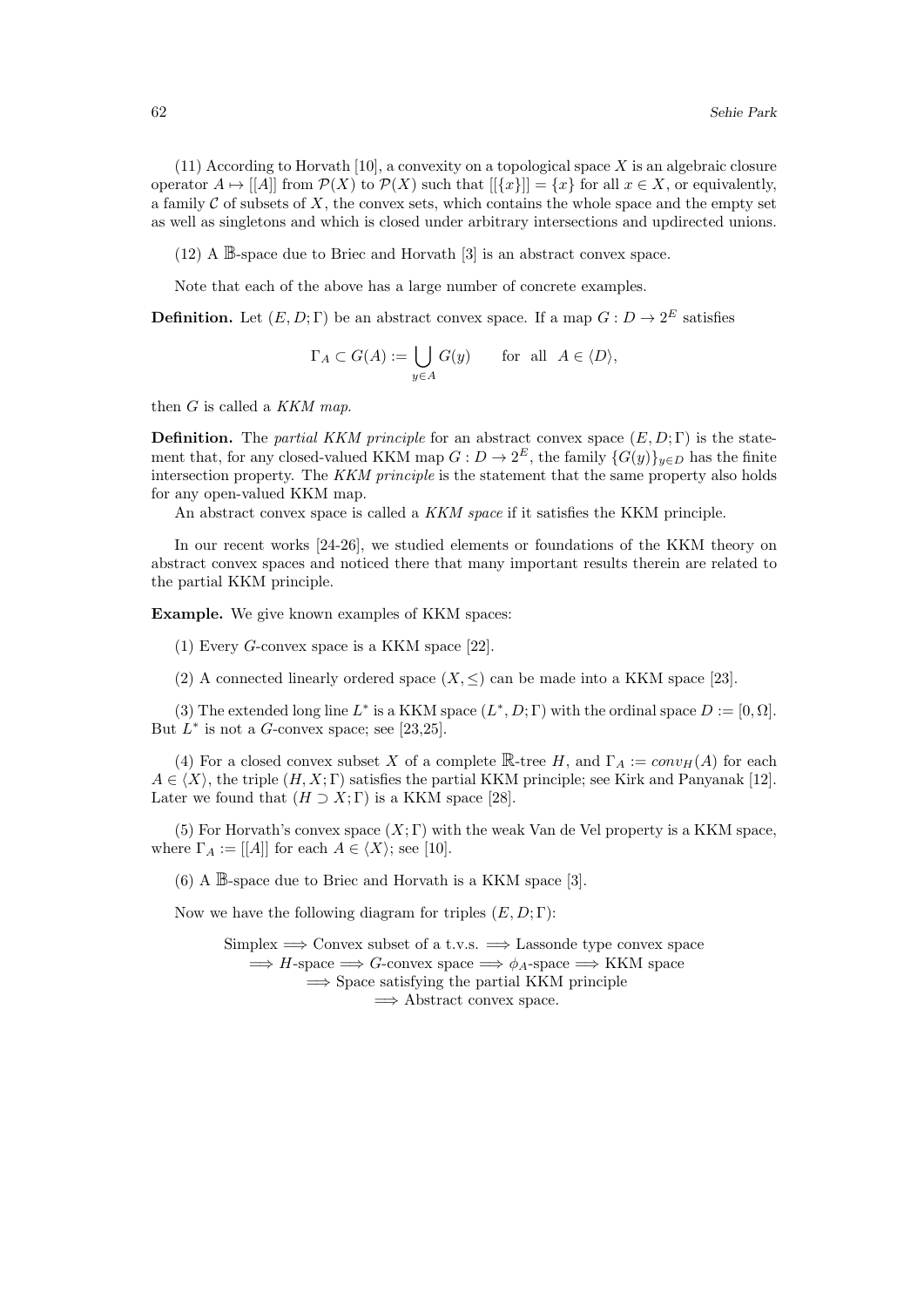It is not known yet whether there is a space satisfying the partial KKM principle that is not a KKM space.

#### **3 Some equivalents of the KKM principle**

For an abstract convex space  $(E, D; \Gamma)$ , let us consider the following statements:

**(A) The KKM principle.** For any closed-valued [resp., open-valued] *KKM* map  $G: D \rightarrow$  $2^E$ *, the family*  $\{G(z)\}_{z \in D}$  *has the finite intersection property.* 

**(B)** The Fan matching property. Let  $S: D \to 2^E$  be a map satisfying

(B.1) *S*(*z*) *is open* [*resp., closed*] *for each*  $z \in D$ *; and* 

 $(E.2)$   $E = \bigcup_{z \in M} S(z)$  for some  $M \in \langle D \rangle$ .

*Then there exists an*  $N \in \langle M \rangle$  *such that* 

$$
\Gamma_N \cap \bigcap_{z \in N} S(z) \neq \emptyset.
$$

**(C)** The Fan-Browder fixed point property. Let  $S : E \to 2^D$ ,  $T : E \to 2^E$  be maps *satisfying*

 $(C.1)$   $S^{-}(z) := \{x \in E \mid z \in S(x)\}$  is open [resp., closed] for each  $z \in D$ ;

 $(C.2)$  *for each*  $x \in E$ ,  $\text{co}_{\Gamma}S(x) \subset T(x)$ *; and* 

 $(C.3)$   $E = \bigcup_{z \in M} S^{-}(z)$  for some  $M \in \langle D \rangle$ .

*Then T has a fixed point*  $x_0 \in X$ *; that is,*  $x_0 \in T(x_0)$ *.* 

**Remark.** Note that (A) is the definition of the KKM space. For the origins of (A)-(C), see [26] and references therein.

**Theorem 1.** (Characterizations of the KKM spaces) *For an abstract convex space* (*E, D*; Γ)*, the statements* (A), (B), *and* (C) *are equivalent.*

**Proof.** (A)  $\implies$  (B). Let  $G: D \to 2^E$  be a map given by  $G(z) := E \setminus S(z)$  for  $z \in D$ . Then *G* has closed [resp., open] values. Suppose, on the contrary to the conclusion, that for any  $N \in \langle M \rangle$ , we have  $\Gamma_N \cap \bigcap_{z \in N} S(z) = \emptyset$ ; that is,  $\Gamma_N \subset E \setminus \bigcap_{z \in N} S(z) = \bigcup_{z \in N} (E \setminus S(z)) =$ *G*(*N*). Then  $G|_M : M \to 2^E$  is a KKM map. Since  $(E, M; \Gamma)$  satisfies the KKM principle (A), there exists a  $\hat{y} \in \bigcap_{z \in N} G(z) = \bigcap_{z \in N} (E \setminus S(z))$ . Hence  $\hat{y} \notin S(z)$  for all  $z \in N$ . Since N is arbitrary, this violates condition (B.2).

 $(B) \implies (C)$ . Considering *S*<sup>−</sup> in (B) instead of *S*, by (C.1) and (C.2), there exist  $N \in \langle M \rangle$ and  $x_0 \in \Gamma_N \cap \bigcap_{z \in N} S^{-}(z) \neq \emptyset$ . Since  $x_0 \in S^{-}(z) \Leftrightarrow z \in S(x_0)$  for all  $z \in N$ , we have  $N \subset S(x_0)$ . Therefore, by  $(C.2)$ , we have  $\Gamma_N \subset T(x_0)$ . Since  $x_0 \in \Gamma_N$ , we have  $x_0 \in T(x_0)$ .

 $(C) \implies (A)$ . Let  $G: D \to 2^E$  be a KKM map with closed [resp., open] values. Suppose the family  ${G(z)}_{z\in D}$  does not have the finite intersection property; that is, there exists an  $M \in \langle D \rangle$  such that  $\bigcap_{z \in M} G(z) = \emptyset$ . Define a map  $S : E \to 2^D$  by  $S^-(z) := E \setminus G(z)$  for  $z \in D$ and a map  $T : E \to 2^E$  by  $T(x) := \text{co}_\Gamma S(x)$  for each  $x \in E$ . Note that  $E = \bigcup_{z \in M} (E \setminus G(z)) =$  $\bigcup_{z \in M} S^{-}(z)$ . Then all of the requirements (C.1)–(C.3) are satisfied. Hence there exists an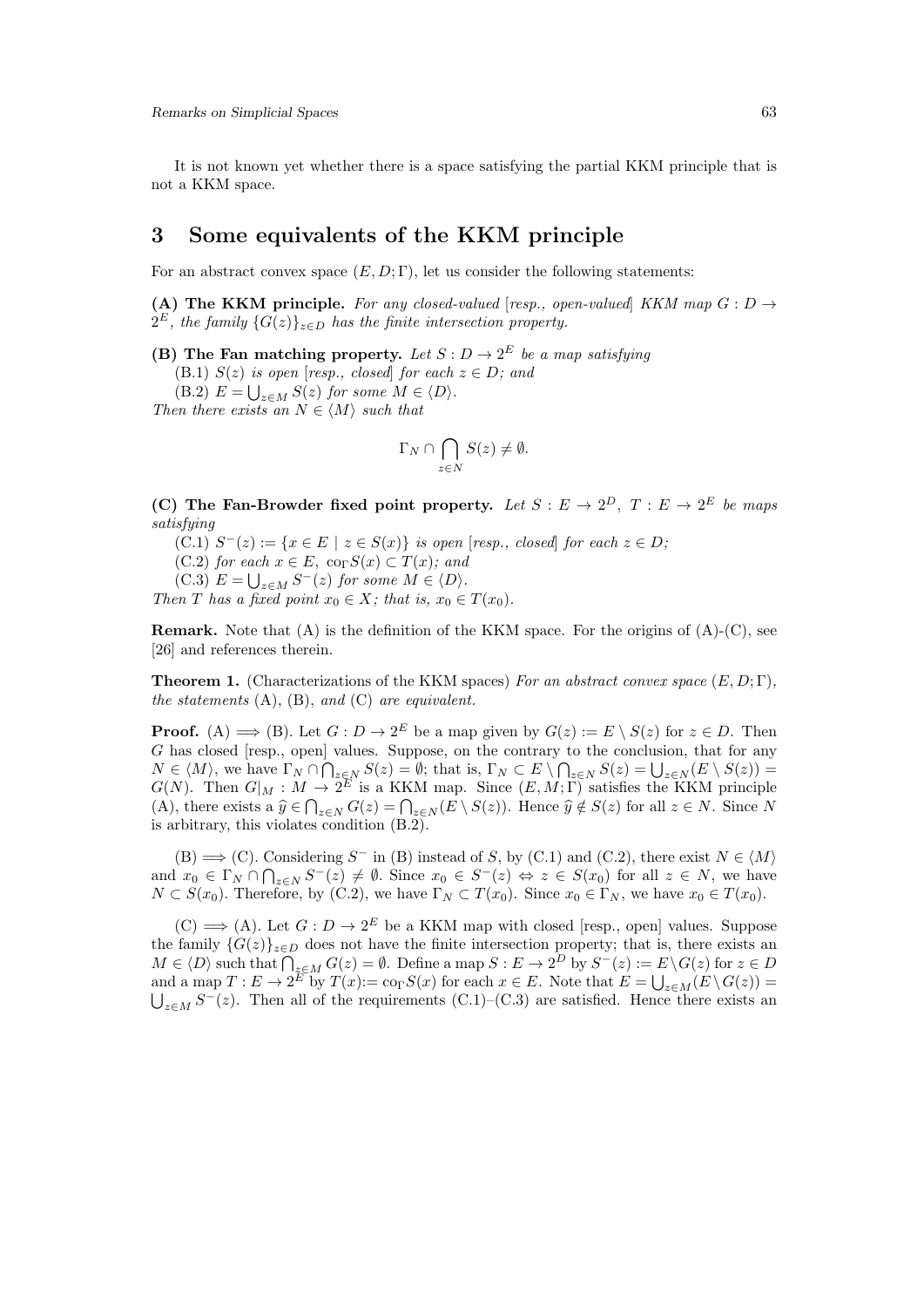$x_0 \in E$  such that  $x_0 \in T(x_0)$ . Then  $x_0 \in T(x_0) = \text{co}_\Gamma S(x_0)$  and hence, there exists an  $N \in \langle S(x_0) \rangle$  such that  $x_0 \in \Gamma_N \subset \text{co}_\Gamma S(x_0)$ . Therefore, for each  $z \in N$ , we have  $x_0 \in S^-(z)$ or  $x_0 \notin G(z)$ ; that is,  $\Gamma_N \not\subset G(N)$ . Hence *G* is not a KKM map, a contradiction. Therefore  $(E, D; \Gamma)$  satisfies the KKM principle  $(A)$ .

**Remark.** Here we recall briefly applications of particular forms of (A)-(C) on particular types of KKM spaces in the chronological order.

(1) At the beginning, the basic theorems in the KKM theory and their applications were established for convex subsets of topological vector spaces mainly by Ky Fan in 1961-84. A number of intersection theorems and applications to equilibrium problems followed; see [21].

(2) The origin of (C) is due to Browder in 1968 [4] with applications to a systematic treatment of the interconnections between multi-valued fixed point theorems, minimax theorems, variational inequalities, and monotone extension theorems. Later this is also applied to the existence of maximal elements in mathematical economics.

(3) In 1981, Gwinner [7] displayed relations and connections between some of the most fundamental results of modern nonlinear analysis in the form of a circular tour. His tour starts in a traditional way, but also ends with the classical KKM theorem; thus eight results in [7] are in some wide sense equivalent to the KKM theorem. Nowadays there are nearly one hundred such equivalent results; see [21] and references therein. Especially, in [7], an infinite dimensional analogue of the Walras' excess demand theorem was given, which is equivalent to the Fan-Glicksberg fixed point theorem.

(4) Granas [6] studied generalizations and applications of early results in the KKM theory on convex subsets of topological vector spaces and unified classical results systematically. In fact, Granas expanded Fan's works systematically and established new topological methods in convex analysis and nonlinear analysis.

(5) Then, the KKM theory has been extended to convex spaces by Lassonde in 1983 [16], and to *c*-spaces (or *H*-spaces) by Horvath in 1984-93 [8,9] and others. For other literature, see [21].

(6) Since 1993, the theory is extended to generalized convex (*G*-convex) spaces in a sequence of papers of the present author and others. In our previous work [22], for *G*convex spaces, there exist more than 15 equivalent formulations of the KKM principle such as Alexandroff-Pasynkoff theorem, Fan type matching theorem, Tarafdar type intersection theorem, geometric or section properties, Fan-Browder type fixed point theorems, maximal element theorems, analytic alternatives, Fan type minimax inequalities, variational inequalities, and others. This is also true for KKM spaces.

(7) Park and Jeong [30] showed that the Brouwer fixed point theorem is equivalent to a number of results closely related to the Euclidean spaces or *n*-simplexes or *n*-balls. Among them are the Sperner lemma, the KKM theorem, some intersection theorems, various fixed point theorems, an intermediate value theorem, various non-retract theorems, the non-contractibility of spheres, and others.

(8) There are several more statements equivalent to the KKM principle for abstract convex spaces; see [26,28]. In [24-26,28], we applied  $(A)$ - $(C)$  and other equivalents of KKM spaces to obtain fixed point, minimax, and equilibrium theorems including the Nash equilibrium theorem. Especially, in [25], we showed that some of well-known results in the KKM theory on *G*-convex spaces also hold on the KKM spaces. Examples of such results are theorems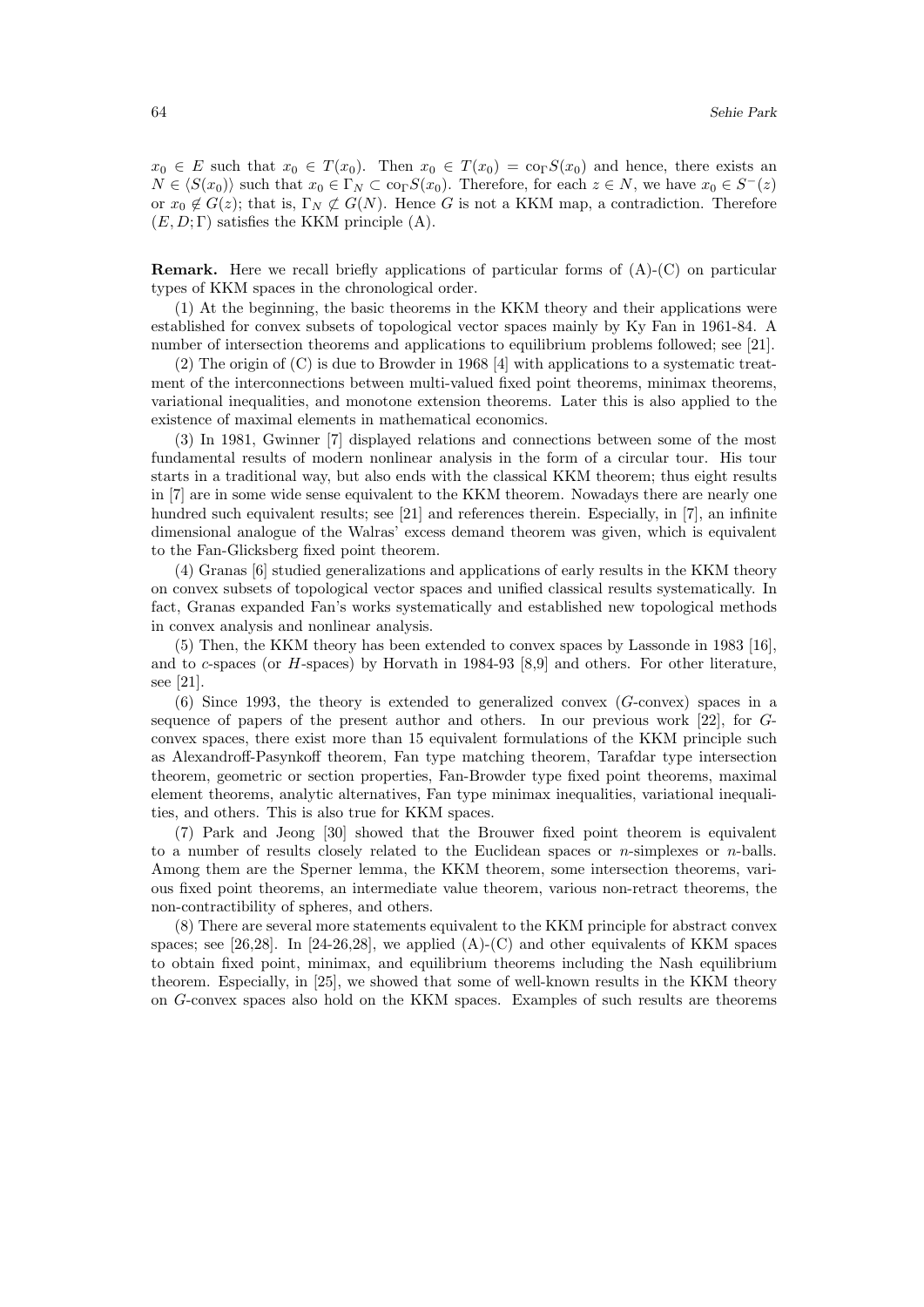of Sperner and Alexandroff-Pasynkoff, Horvath type fixed point theorem, Fan-Browder type coincidence theorems, Fan type minimax inequalities, variational inequalities, von Neumann type minimax theorem, Nash type equilibrium theorem, and Himmelberg type fixed point theorem. Moreover, in our other works [19,29], we obtained generalizations of the Gale-Nikaido-Debreu theorem.

The following is motivated from [15]:

**Theorem 2.** Let  $(E, D; \Gamma)$  be a KKM space, X a topological space,  $g: E \to X$  a continuous *map, and*  $S: X \to 2^D, T: X \to 2^E$  *multimaps satisfying* 

 $(D.1)$   $S^{-}(z)$  *is open* [*resp., closed*] *for each*  $z \in D$ *;* 

 $(D.2)$  *for each*  $x \in X$ ,  $\text{co}_{\Gamma}S(x) \subset T(x)$ *; and* 

 $(D.3)$   $g(E) = \bigcup_{z \in M} S^{-}(z)$  for some  $M \in \langle D \rangle$ .

*Then there exists a point*  $a \in E$  *such that*  $a \in T(g(a))$ *.* 

**Proof.** Consider the compositions  $Sg : E \to 2^D$ ,  $Tg : E \to 2^E$ . Then we have the following:

(1) for each  $z \in D$ ,  $(Sg)^{-}(z) = g^{-}S^{-}(z)$  is open [resp., closed];

(2) for each  $x \in E$ ,  $\text{co}_{\Gamma}(Sg)(x) \subset Tg(x)$ ; and

 $(3)$  by  $(D.3)$ ,  $E = \bigcup_{z \in M} g^{-}S^{-}(z)$  for some  $M \in \langle D \rangle$ .

Therefore, by (C) with  $(Sq, Tq)$  instead of  $(S, T)$ , we have a fixed point of  $Tq$ .

#### **4 Simplicial spaces of Kulpa and Szymanski**

Let X be a a topological space. The following due to Kulpa [14] based on the Brouwer fixed point theorem is the main tool of [15]:

**Theorem 3.** (Theorem on Indexed Families) [15] Let  $[p_0, p_1, \ldots, p_n]$  be an n-dimensional sim*plex and let*  $\sigma : [p_0, p_1, \ldots, p_n] \to X$  *be a continuous function. For any covering*  $U_0, U_1, \ldots, U_n$ *of the subspace*  $\sigma([p_0, p_1, \ldots, p_n])$  *by non-empty open subsets of X, there exists a non-empty* subset of indices  $\{i_0, i_1, \ldots, i_k\} \subset \{0, 1, \ldots, n\}$  such that  $\sigma([p_{i_0}, p_{i_1}, \ldots, p_{i_k}]) \cap U_{i_0} \cap U_{i_1} \cap \cdots \cap$  $U_{i_k} \neq \emptyset$ .

Theorem 3 is a particular case of a Fan type matching theorem given as Theorem 1 of [17] and the Fan matching property (B) for  $(E, D; \Gamma)$  where  $E = X$ ,  $D = \{p_0, p_1, \ldots, p_n\}$  $\Gamma_N = \sigma([N])$  for each  $N \subset D$ , and  $S(p_i) = U_i$ . Recall that this  $(E, D; \Gamma)$  is a *G*-convex space and hence satisfies the KKM principle (A).

**Definition.** [15] A collection  $S$  of singular simplexes in a space  $X$  is called a simplicial structure on *X* if: (a) For any finite subset  $\{a_0, a_1, \ldots, a_n\}$  of (not necessarily distinct) points of *X*, there exists  $\sigma \in \mathcal{S}$  such that  $\sigma : [e_0, e_1, \ldots, e_n] \to X$  and  $\sigma(e_i) = a_i$  for each  $i = 0, 1, \ldots, n$ ; (b) If  $\sigma \in \mathcal{S}$ , then the restriction of  $\sigma$  to any face of the domain of  $\sigma$  belongs to *S*.

A simplicial space  $(X, \mathcal{S})$  is a topological space X together with a simplicial structure  $\mathcal{S}$ .

The simplicial convexity due to Bielawski [2] is extended to *simplicial spaces* in [15], which are particular to  $\phi_A$ -spaces  $(X, D; {\phi_A}_{A \in (D)})$  for the case  $X = D$ . Every  $\phi_A$ -space can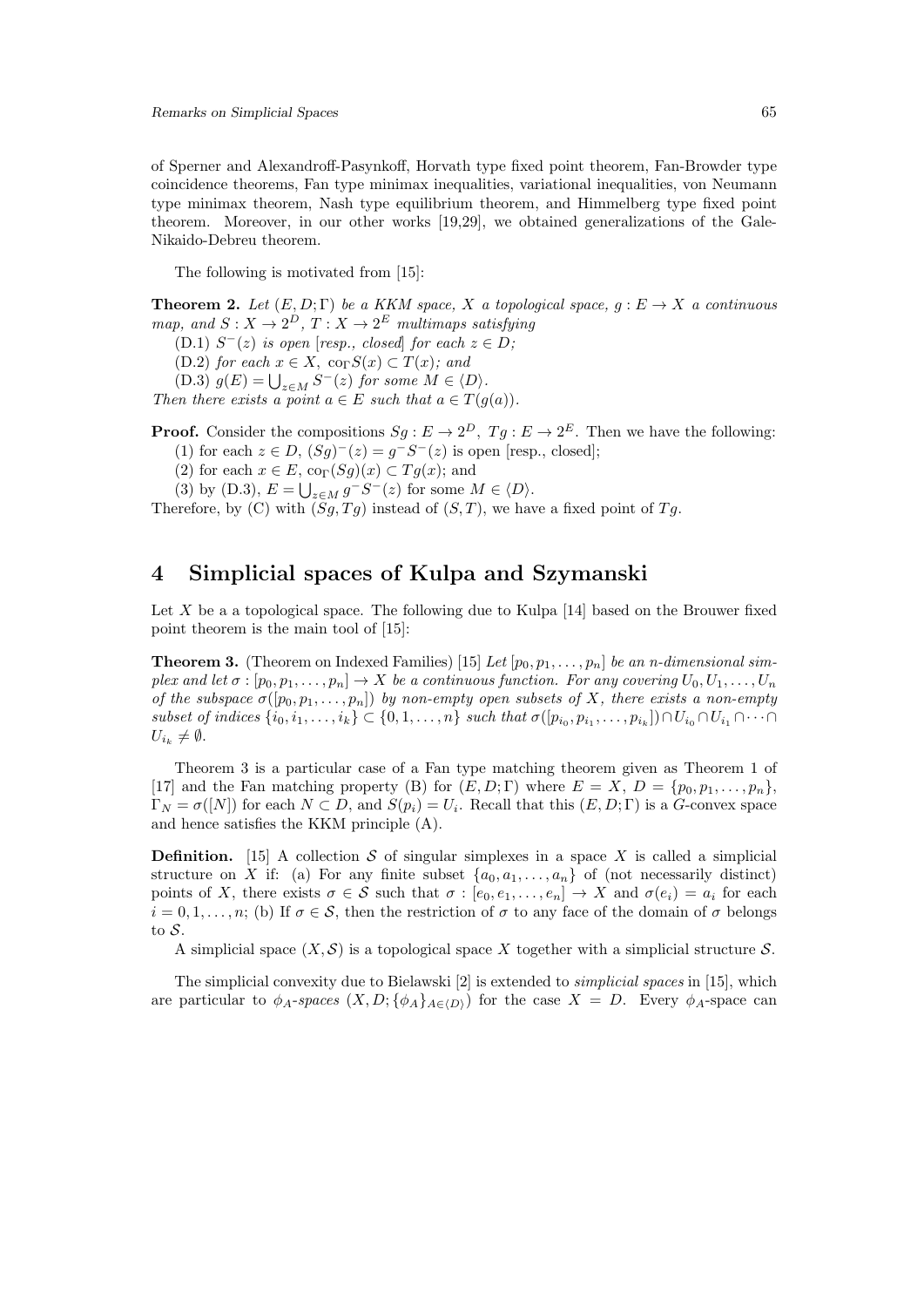be made into a *G*-convex space [27], for which we obtained lots of results comparable to corresponding ones in [15]. These are further extended to KKM spaces in [24-26,28].

**Definition.** [15] Let  $\mathcal{F} = \{F(x) | x \in X\}$  be a family of subsets of a simplicial space *Y* indexed by elements of a topological space *X*. We say that  $\mathcal F$  is a convex open (simply, CO) family if  $F(x)$  is a non-empty convex subset of Y for each  $x \in X$  and  $F^{-}(y)$  is an open subset of *X* for each  $y \in Y$ .

Recall that the corresponding multimap  $F: X \to 2^Y$  is usually called a  $\Phi$ -map or a Fan-Browder map.

**Theorem 4.** [15] *Let Y be a simplicial space and let*  $g: Y \to X$  *be a continuous map such that*  $\overline{g(Y)}$  *is a compact subset of X. Let*  $\mathcal{F} = \{F(x) \mid x \in X\}$  *be a CO family in Y*. Then *there exists*  $a \in Y$  *such that*  $a \in F(g(a))$ *.* 

Note that this is a particular case of Theorem 2 for  $Y = E = D$  and  $F = S = T$ .

In Section 3 in [15], the existence of certain CO family is given (Theorem 5). Section 4 [15] deals with families of real functions with certain compatibility and their properties. In Section 5.1 [15], the authors derive two double-sided *Infimum Principles* (Finite Version and General Version) from Theorem 4. These are applied to the Tychonoff and Schauder fixed point theorems and a general minimax principle on simplicial spaces. Section 5.2 [15] deals with one-sided Infimum Principle derived from Theorem 4. This principle is applied to generalizations of the Ky Fan minimax inequality and the Nash equilibrium theorem. In Section 5.3 [15], the authors obtained another Infimum Principles related set-valued maps. Among a slew of possible consequences of the last Infimum Principles, the authors state only those of utmost significance, that is, the Kakutani fixed point theorem and the Gale-Nikaido-Debreu theorem.

Here the most simple form of Infimum Principles asserts that for continuous real functions  $f, g: X \times Y \to \mathbb{R}$ , where X and Y are compact convex subsets of topological vector spaces, if  $f(x, \cdot)$  and  $g(\cdot, y)$  are quasi-convex, then there exists a point  $(a, b)$  such that  $f(a, b)$ inf<sub>*x*∈*X*</sub>  $f(x, b)$  and  $g(a, b) = \inf_{y \in Y} g(a, y)$  [15].

**Remark on Infimum Principles.** Although simplicial spaces and Theorems 3 and 4 are very particular ones in the KKM theory, the Infimum Principles in [15] are very deep results and applicable to generalize important results like fixed point theorems due to Schauder, Tychonoff, Kakutani, and Fan-Browder; minimax theorems; the Nash equilibrium theorem; the Gale-Nikaido-Debreu theorem; and the Ky Fan minimax inequality. Such method supplies surely a new scope in the KKM theory and is not comparable to previous methods mentioned in Section 3 [15].

## **5** *L ∗* **-spaces of Kulpa and Szymanski**

Finally, in Section 6 [15], the authors suggested a way of extending their results to a wider class of topological spaces that contains, in particular, the class of *L*-spaces due to Ben-El-Mechaiekh et al. [1] and defined an *L ∗* -*structure* on a topological space *X* by means of a map  $L: \langle X \rangle \to 2^X$  that satisfies the following condition: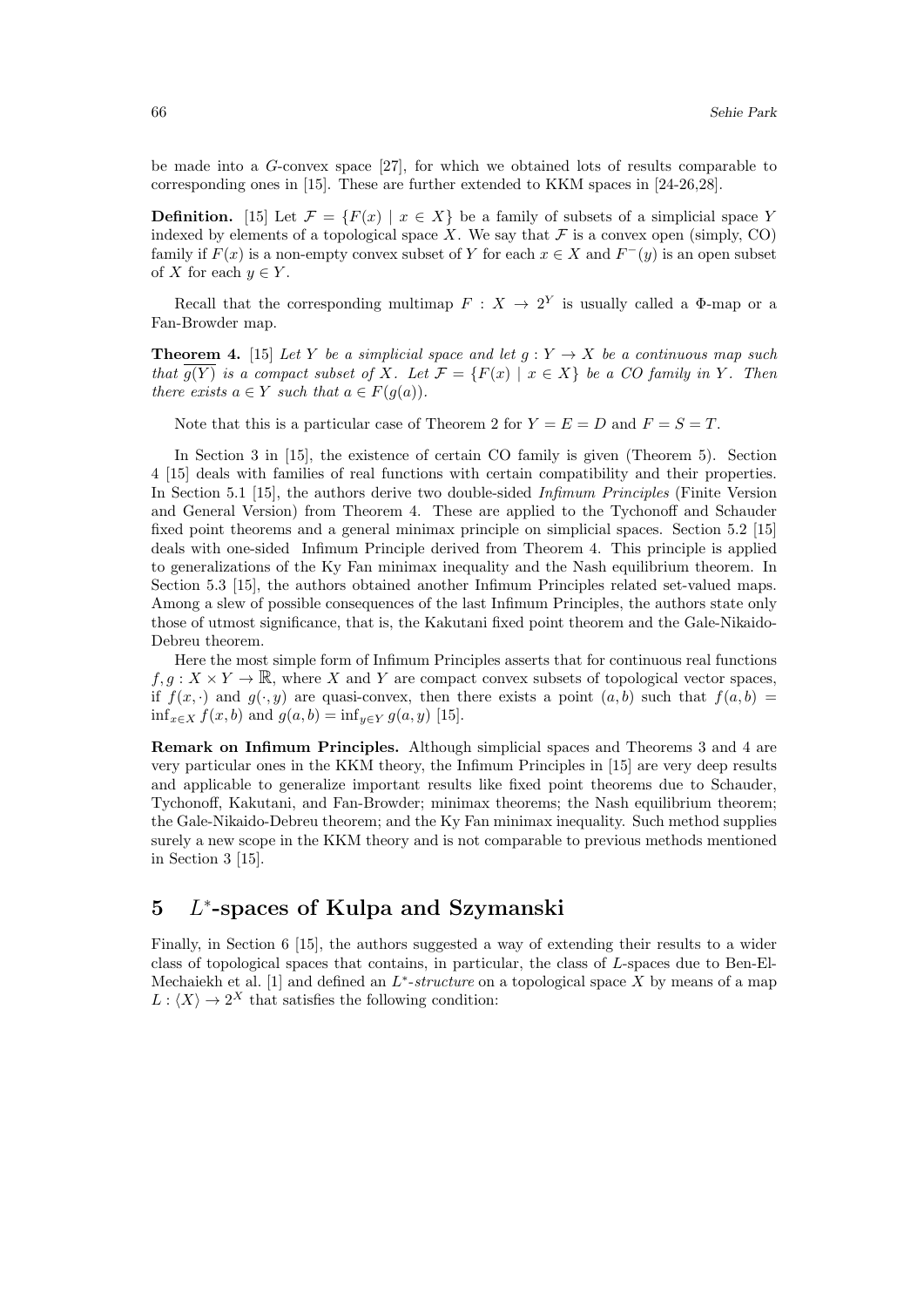(\*\*) If  $A \in \langle X \rangle$  and  $\{U_x \mid x \in A\}$  is an open cover of X, then there exists  $B \subset A$  such that  $L(B) \cap \{U_x \mid x \in B\} \neq \emptyset$ .

Accordingly, the authors call  $(X, L)$  an  $L^*$ -space, and a non-empty subset Y of X to be  $L^*$ -*convex* if for each non-empty finite subset *A* of *Y*,  $L(A) \subset Y$ .

It follows from Theorem 3 on Indexed Families in [15] that any *L*-space is an *L ∗* -space. The authors wrote that it is very conceivable that the converse statement is not true, though they have to admit they do not have any counterexample at this moment.

They also restated their Theorem 4 [15] in terms of *L ∗* -spaces as follows:

**Theorem 12.** [15] Let Y be an  $L^*$ -space and let  $g: Y \to X$  be a continuous map into the *space X such that*  $\overline{g(Y)}$  *is a compact subset of X. Let*  $\mathcal{F} = \{F(x) : x \in X\}$  *be a family of non-empty convex subsets of the space Y such that F <sup>−</sup>*(*y*) *is an open subset of X for each*  $y \in Y$ *. Then there exists a point*  $a \in Y$  *such that*  $a \in F(g(a))$ *.* 

Finally, the authors stated that "Theorem 12 enables transferring some results of the paper [15] from *simplicial spaces* to *L ∗* -spaces. In particular, it gives a possibility of eliminating singular simplexes from Nash's equilibrium theorem, and the Nash theorem becomes a settheoretic schema. However this line of research is not going to be elaborated here.

#### **Remarks on** *L ∗* **-spaces.**

(1) An  $L^*$ -*space*  $(X, L)$  is a particular case of a KKM-space  $(E, D; \Gamma)$  for  $X = E = D$  and  $L = \Gamma$  since the condition (\*\*) implies the Fan matching property (B) or the definition (A) of the KKM space.

(2) Theorem 12 of [15] is a particular case of Theorem 2 for  $Y = E = D$  and  $F = S =$  $T: X \to 2^Y$ . Therefore, according to Kulpa and Szymanski, Theorem 2 enables transferring some results of the paper [15] from simplicial spaces to KKM spaces. Actually, we obtained such results in [24-26,28] and others.

(3) An *L*-space due to Ben-El-Mechaiekh et al. [1] is a *G*-convex space which in turn a KKM space; see [27]. We showed that an example of a KKM space which is not a *G*-convex space is the extended long line  $(L^*, D; \Gamma)$  with the ordinal space  $D := [0, \Omega]$ ; see [23,25].

#### **References**

- [1] H. Ben-El-Mechaiekh, S. Chebbi, M. Florenzano, and J.-V. Llinares, Abstract convexity and fixed points, *J. Math. Anal. Appl.* **222** (1998), 138–150.
- [2] R. Bielawski, Simplicial convexity and its applications, *J. Math. Anal. Appl.* **127** (1987), 155–171.
- [3] W. Briec and C. Horvath, Nash points, Ky Fan inequality and equilibria of abstract economies in Max-Plus and B-convexity, *J. Math. Anal. Appl.* **341**(1) (2008), 188–199.
- [4] F. E. Browder, The fixed point theory of multi-valued mappings in topological vector spaces, *Math. Ann.* **177** (1968), 283–301.
- [5] K. Fan, A generalization of Tychonoff's fixed point theorem, *Math. Ann.* **142** (1961), 305–310.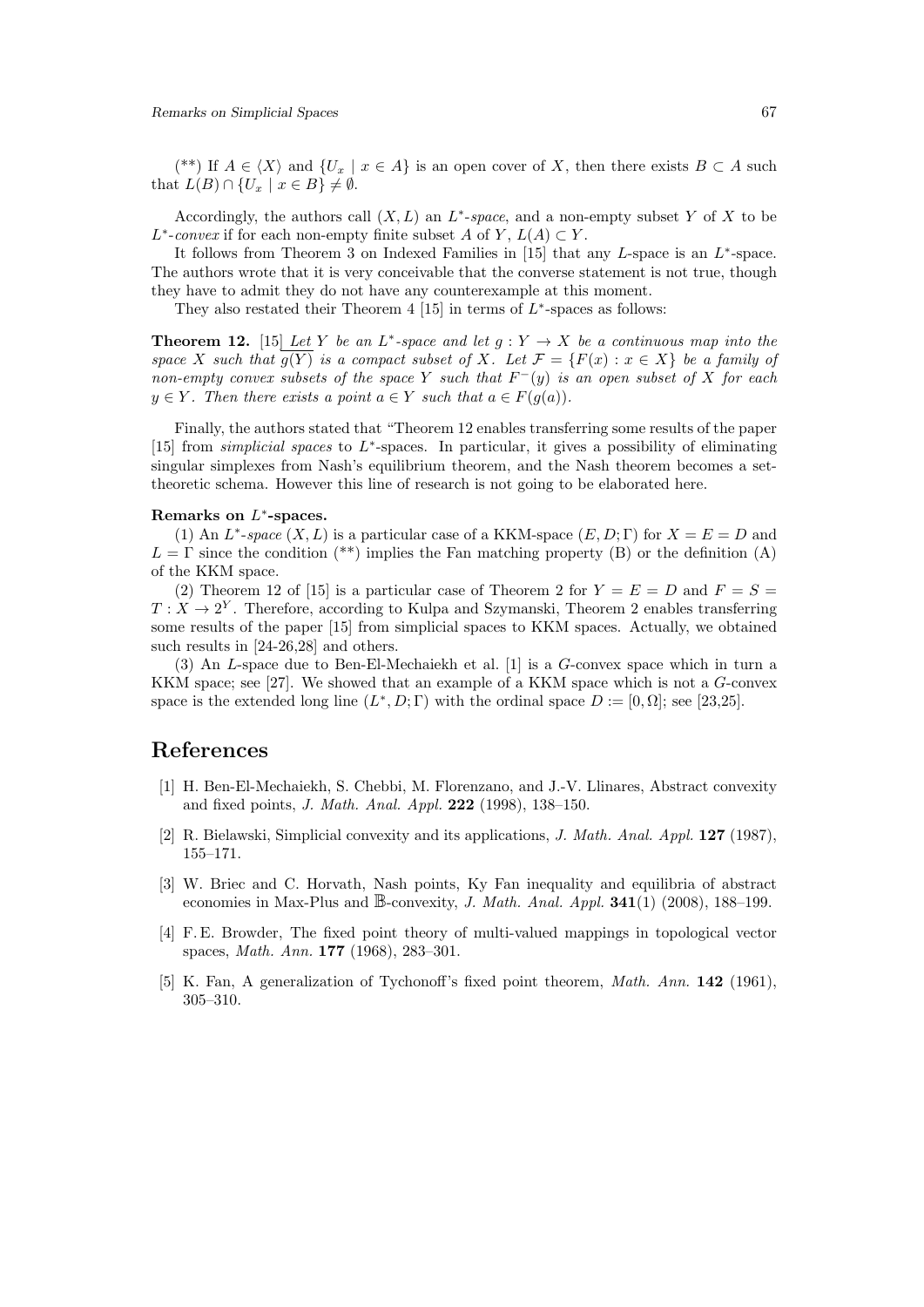- [6] A. Granas, Quelques m´ethodes topologique `en analyse convexe, *M´ethdes topologiques en analyse convexe, Sém. Math. Supér.* 110, 11–77, Press. Univ. Montréal., 1990.
- [7] J. Gwinner, On fixed points and variational inequalities A circular tour, *Nonlinear Anal.* **5** (1981), 565–583.
- [8] C. D. Horvath, Contractibility and generalized convexity, *J. Math. Anal. Appl.* **156** (1991), 341–357.
- [9] C. D. Horvath, Extension and selection theorems in topological spaces with a generalized convexity structure, *Ann. Fac. Sci. Toulouse* **2** (1993), 253–269.
- [10] C. D. Horvath, Topological convexities, selections and fixed points, *Topology Appl.* **155** (2008), 830–850.
- [11] C. D. Horvath and J. V. Llinares Ciscar, Maximal elements and fixed points for binary relations on topological ordered spaces, *J. Math. Econom.* **25** (1996), 291–306.
- [12] W. A. Kirk and B. Panyanak, Best approximations in R-trees, *Numer. Funct. Anal. Optimiz.* **28**(5-6) (2007), 681–690.
- [13] B. Knaster, K. Kuratowski, S. Mazurkiewicz, Ein Beweis des Fixpunktsatzes für n-Dimensionale Simplexe, *Fund. Math.* **14** (1929), 132–137.
- [14] W. Kulpa, Convexity and the Brouwer fixed point theorem, *Topology Proc.* **22** (1997), 211–235.
- [15] W. Kulpa and A. Szymanski, Applications of general infimum principles to fixed-point theory and game theory, *Set-valued Anal.* **16** (2008), 375–398.
- [16] M. Lassonde, On the use of KKM multifunctions in fixed point theory and related topics, *J. Math. Anal. Appl.* **97** (1983), 151–201.
- [17] S. Park, Generalizations of Ky Fan's matching theorems and their applications, *J. Math. Anal. Appl.* **141** (1989), 164–176.
- [18] S. Park, Five episodes related to generalized convex spaces, *Nonlinear Funct. Anal. Appl.* **2** (1997), 49–61.
- [19] S. Park, A generalized minimax inequality related to admissible multimaps and its applications, *J. Korean Math. Soc.* **34** (1997), 719–730.
- [20] S. Park, Continuous selection theorems in generalized convex spaces, *Numer. Funct. Anal. Optimiz.* **20** (1999), 567–583.
- [21] S. Park, Ninety years of the Brouwer fixed point theorem, *Vietnam J. Math.* **27** (1999), 187–222.
- [22] S. Park, Elements of the KKM theory for generalized convex spaces, *Korean J. Comp. Appl. Math.* **7** (2000), 1–28.